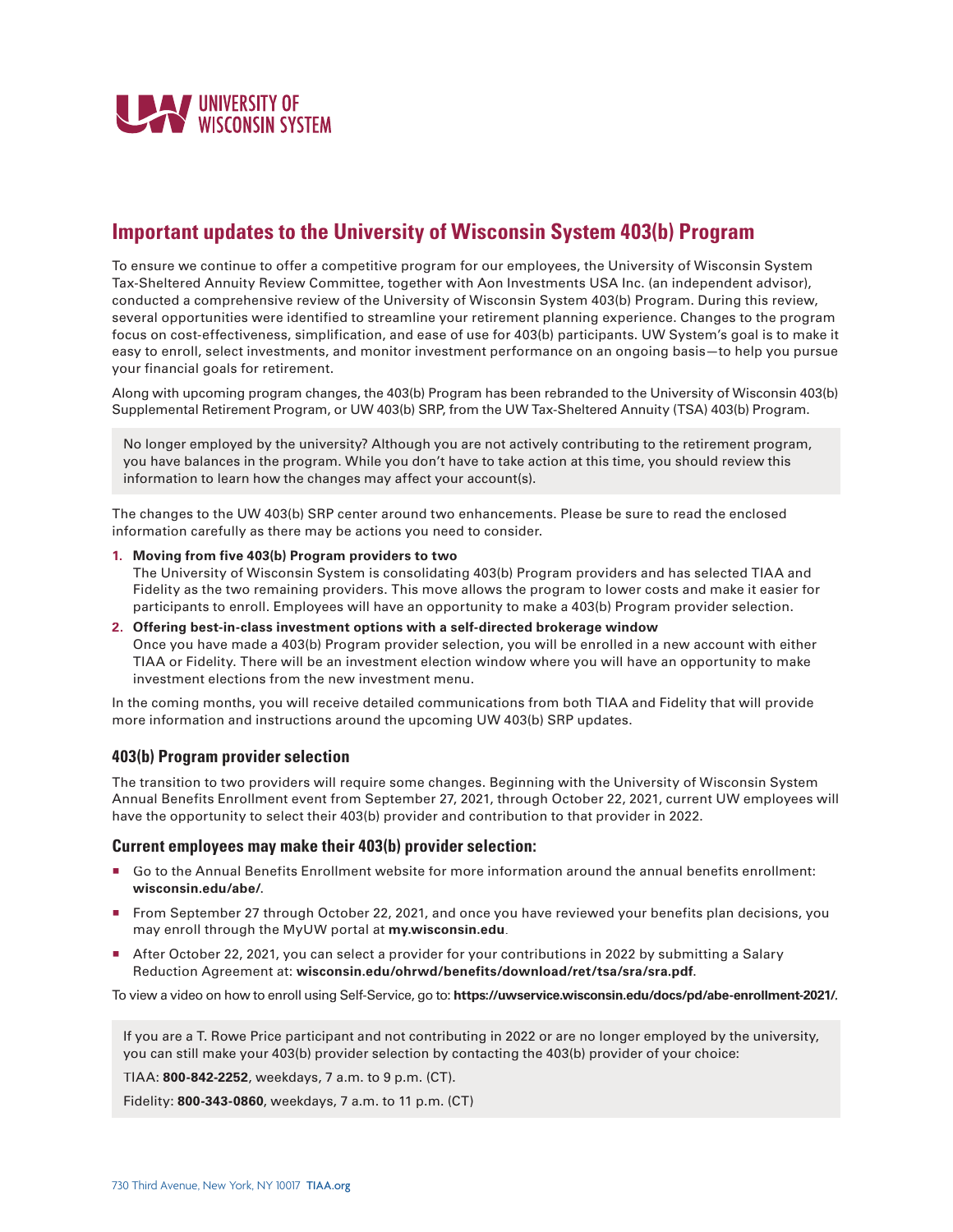#### **Investment election**

Once you are enrolled in an account with TIAA or Fidelity, you will be able to preselect your investment elections from the new menu, for future contributions that will become effective with the January 13, 2022, paycheck.

#### **TIAA:**

For general questions or to make an investment pre-election with TIAA, call TIAA at **800-842-2252**. To schedule an individual one-on-one session, call **800-732-8353**, weekdays, 7 a.m. to 7 p.m. (CT). You can also schedule a meeting online at **TIAA.org/schedulenow**.

For details around the upcoming enrollment and investment election timeline, see the enrollment and investment election insert enclosed with this brochure. A detailed transition guide with additional information will be mailed in late November 2021.

#### **Fidelity:**

For general questions, call **800-343-0860**. To schedule an individual one-on-one session, call **800-642-7131**, weekdays, 7 a.m. to 11 p.m. (CT). You can also schedule a meeting online at **www.Fidelity.com/Schedule** and search University of Wisconsin.

A detailed review of the transition, including dates and action steps, will be provided by Fidelity in a separate communication in early October 2021. Please watch for this additional mailing.

#### **New investment menu**

The University of Wisconsin System carefully selected a range of investments. New options include a self-directed brokerage account, providing access to additional investment choices and transfers.

| <b>Investment options</b>                                        | <b>Ticker</b> |
|------------------------------------------------------------------|---------------|
| <b>Baird Core Plus Bond Institutional</b>                        | <b>BCOIX</b>  |
| <b>Boston Trust SMID Cap</b>                                     | <b>BTSMX</b>  |
| Dodge & Cox Stock                                                | <b>DODGX</b>  |
| Goldman Sachs GQG Partners International Opportunities Fund R6   | <b>GSIYX</b>  |
| New York Life Guaranteed Interest Account*                       | N/A           |
| <b>Principal Real Estate Securities Fund R6</b>                  | <b>PFRSX</b>  |
| T. Rowe Price Large-Cap Growth I                                 | <b>TRLGX</b>  |
| TIAA Traditional (guaranteed annuity) <sup>1**</sup>             | N/A           |
| Vanguard 500 Index Admiral                                       | <b>VFIAX</b>  |
| Vanguard Developed Markets Index Admiral                         | <b>VTMGX</b>  |
| Vanguard Emerging Markets Stock Index Admiral                    | <b>VEMAX</b>  |
| Vanguard Extended Market Index Fund Admiral                      | <b>VEXAX</b>  |
| Vanguard Federal Money Market Investor <sup>2</sup>              | <b>VMFXX</b>  |
| Vanguard FTSE Social Index Admiral                               | <b>VFTAX</b>  |
| Vanguard Short-Term Inflation-Protected Securities Index Admiral | <b>VTAPX</b>  |
| Vanguard Target Retirement Income - Institutional Class          | <b>VITRX</b>  |
| Vanguard Target Retirement 2015 - Institutional Class            | <b>VITVX</b>  |
| Vanguard Target Retirement 2020 - Institutional Class            | <b>VITWX</b>  |
| Vanguard Target Retirement 2025 - Institutional Class            | <b>VRIVX</b>  |
| Vanguard Target Retirement 2030 - Institutional Class            | <b>VTTWX</b>  |
| Vanguard Target Retirement 2035 - Institutional Class            | <b>VITFX</b>  |
| Vanguard Target Retirement 2040 - nstitutional Class             | <b>VIRSX</b>  |
| Vanguard Target Retirement 2045 - Institutional Class            | <b>VITLX</b>  |
| Vanguard Target Retirement 2050 - Institutional Class            | <b>VTRLX</b>  |
| Vanguard Target Retirement 2055 - Institutional Class            | <b>VIVLX</b>  |
| Vanguard Target Retirement 2060 - Institutional Class            | <b>VILVX</b>  |
| Vanguard Target Retirement 2065 - Institutional Class            | <b>VSXFX</b>  |
| Vanguard Total Bond Market Index Admiral                         | <b>VBTLX</b>  |
| Vanguard Total International Stock Index Admiral                 | <b>VTIAX</b>  |
| Vanguard Total Stock Market Index Admiral                        | <b>VTSAX</b>  |

\* Investment option only available from Fidelity.

\*\* Investment option only available from TIAA.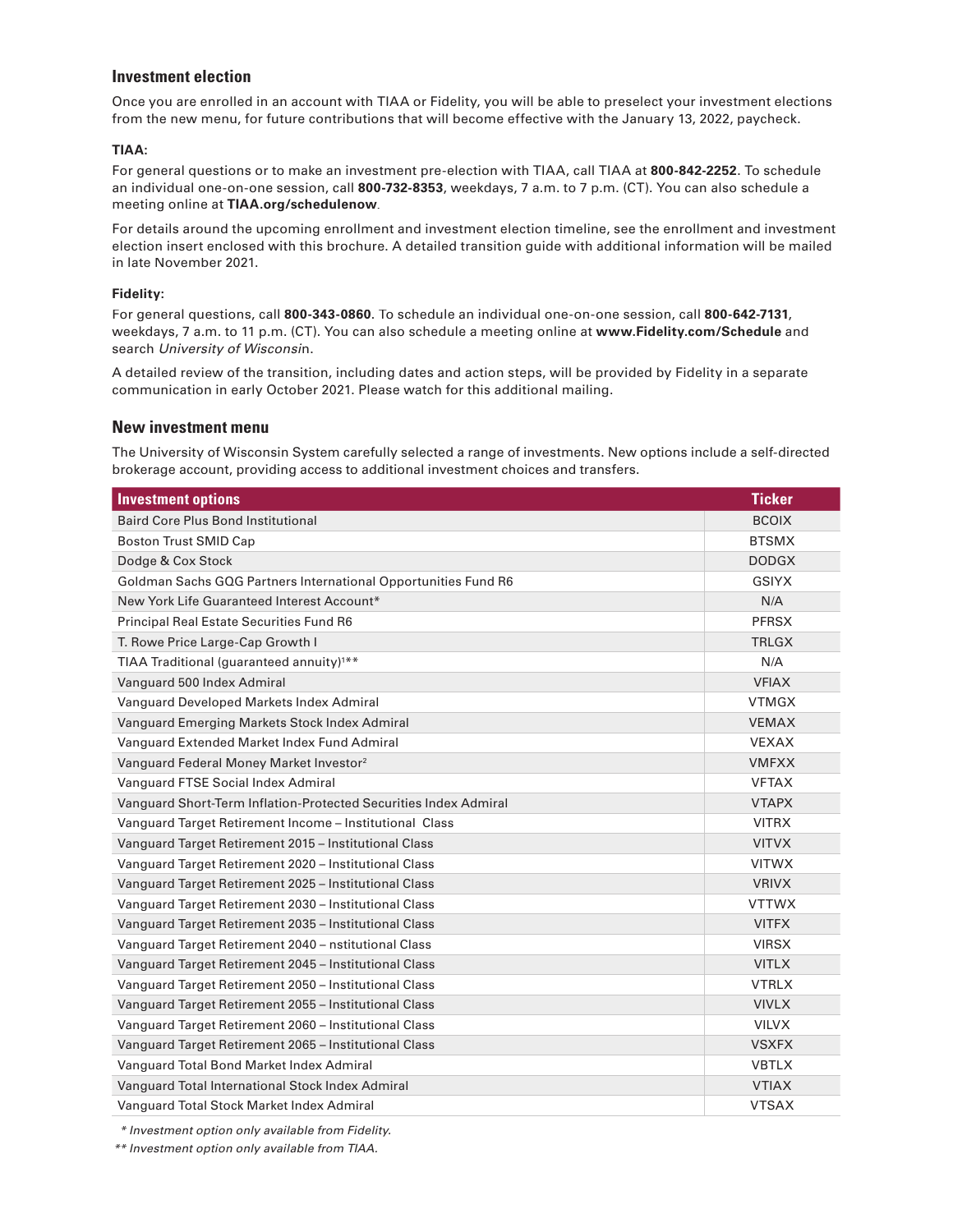## **TIAA Brokerage3**

TIAA Brokerage lets you allocate a portion of your assets to a wide range of mutual funds beyond those in the core investment menu. This includes thousands of funds from well-known mutual fund families. If you choose to open a self-directed brokerage account, keep in mind that the university neither selects nor monitors investment funds available through self-directed brokerage accounts, and TIAA doesn't offer investment advice for balances in these accounts. To learn more, call TIAA at **800-927-3059**, weekdays, 7 a.m. to 6 p.m. (CT).

## **Fidelity BrokerageLink®4**

Fidelity BrokerageLink® provides an opportunity to invest in a broad range of investment options beyond those offered directly through the plan. This additional choice may help you to more effectively build a retirement portfolio. Tools, mobile applications and third-party research help put you in control of your investments.

To learn more, log on to **www.NetBenefits.com/uofw** or call Fidelity at **800-343-0860**.

#### **Default investment option: Vanguard Target Retirement Fund – Institutional Class**

If you do not make an investment election during the open election period, your future contributions will be directed to the program's default investment option, the age-based Vanguard Target Retirement Fund – Institutional Class.

Please note that the target-date fund is selected for you based on your projected retirement date (assuming a retirement age of 65). Locate your birth year in the table below to learn how your future contributions will be applied.

| <b>Default investment option</b>                        | <b>Ticker</b> | <b>Birth years</b> |
|---------------------------------------------------------|---------------|--------------------|
| Vanguard Target Retirement Income - Institutional Class | <b>VITRX</b>  | Prior to 1948      |
| Vanguard Target Retirement 2015 - Institutional Class   | <b>VITVX</b>  | 1948 - 1952        |
| Vanguard Target Retirement 2020 - Institutional Class   | <b>VITWX</b>  | $1953 - 1957$      |
| Vanguard Target Retirement 2025 - Institutional Class   | <b>VRIVX</b>  | $1958 - 1962$      |
| Vanguard Target Retirement 2030 - Institutional Class   | <b>VTTWX</b>  | $1963 - 1967$      |
| Vanguard Target Retirement 2035 - Institutional Class   | <b>VITFX</b>  | 1968 - 1972        |
| Vanguard Target Retirement 2040 - Institutional Class   | <b>VIRSX</b>  | $1973 - 1977$      |
| Vanguard Target Retirement 2045 - Institutional Class   | <b>VITLX</b>  | $1978 - 1982$      |
| Vanguard Target Retirement 2050 - Institutional Class   | <b>VTRLX</b>  | $1983 - 1987$      |
| Vanguard Target Retirement 2055 - Institutional Class   | <b>VIVLX</b>  | 1988 - 1992        |
| Vanguard Target Retirement 2060 - Institutional Class   | <b>VILVX</b>  | $1993 - 1997$      |
| Vanguard Target Retirement 2065 - Institutional Class   | <b>VSXFX</b>  | 1998 to present    |

## **What are target-date funds?**

A target-date fund is a "fund of funds," primarily invested in shares of other mutual funds. The fund's investments are adjusted gradually from more aggressive to more conservative as the target retirement date approaches. The principal value of a target-date fund isn't guaranteed at any time, including at the target date, and will fluctuate with market changes. Target-date funds share the risks associated with the types of securities held by each of the underlying funds in which they invest. The target date represents an approximate date when investors may plan to begin withdrawing from the fund. However, you are not required to withdraw the funds at the target date. In addition to the fees and expenses associated with the target-date funds, there is exposure to the fees and expenses associated with the underlying mutual funds, as well.

**Important note: If you have a foreign mailing address on file, there may be restrictions due to international securities laws on investing in the new options, and TIAA may be restricted from processing certain mutual fund transactions on your behalf. If you have a legitimate U.S. mailing address in Puerto Rico, or an Army Post Office (APO), Diplomatic Post Office (DPO) or Fleet Post Office (FPO) box, the restrictions may not apply to you. Please call TIAA for more information at 800-842-2252, weekdays, 7 a.m. to 9 p.m. (CT).**

#### **Disclosures**

- <sup>1</sup> Any guarantees under annuities issued by Teachers Insurance and Annuity Association of America (TIAA) are subject to its claims-paying ability. TIAA Traditional is a guaranteed insurance contract and not an investment for federal securities law purposes.
- <sup>2</sup> **You could lose money by investing in the Money Market Fund. Although the Fund seeks to preserve the value of your investment at \$1.00 per share, it cannot guarantee it will do so. An investment in the Fund is not insured or guaranteed by the Federal Deposit Insurance Corporation or any other government agency. The Fund's sponsor has no legal obligation to provide support to the Fund, and you should not expect that the sponsor will provide financial support to the Fund at any time.**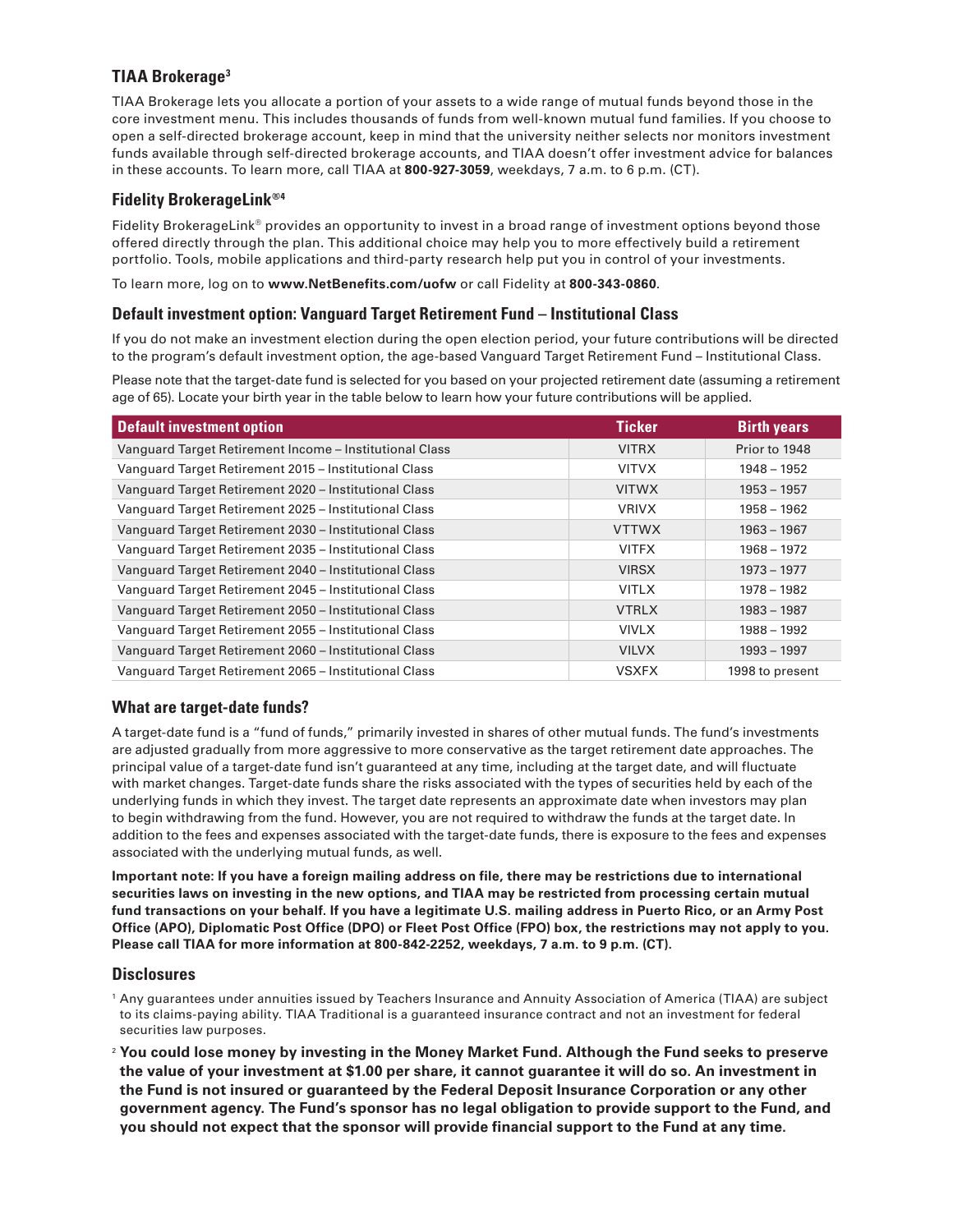- <sup>3</sup> If you open a brokerage account, you will be charged a commission on all transactions and other account-related fees in accordance with our commission and fee schedule. Please review the brokerage account customer agreement using the following link: **TIAA.org/public/pdf/forms/SDA\_Customer\_Account\_Agreement.pdf**. The agreement contains important information about the brokerage account, as well as our commission and fee schedule. Other fees and expenses that apply to a continued investment in the funds are described in the fund's current prospectus. Please note: Investment advice is not provided on brokerage assets. The brokerage account option is available to participants who maintain both a legitimate U.S. residential address and a legitimate U.S. mailing address. Certain securities may not be suitable for all investors. Securities are not FDIC insured and are not a deposit or other obligation of or guaranteed by any bank or TIAA. Securities are subject to investment risk, including possible loss of the principal amount invested.
- <sup>4</sup> BrokerageLink includes investments beyond those in your plan's lineup. You should compare investments and share classes that are available in your plan's lineup with those available through BrokerageLink, and determine the available share class that is appropriate for your situation. The plan fiduciary neither evaluates nor monitors the investments available through BrokerageLink. It is your responsibility to ensure the investments you select are suitable for your situation, including your goals, time horizon, and risk tolerance. See the fact sheet and commission schedule for applicable fees and risks.

TIAA is solely responsible for the information and services it provides. Fidelity disclaims any liability arising from your use of this information.

Fidelity is solely responsible for the information and services it provides. TIAA disclaims any liability arising from your use of this information.

This material is for informational or educational purposes only and does not constitute fiduciary investment advice under ERISA, a securities recommendation under all securities laws, or an insurance product recommendation under state insurance laws or regulations. This material does not take into account any specific objectives or circumstances of any particular investor, or suggest any specific course of action. Investment decisions should be made based on the investor's own objectives and circumstances.

**Investment, insurance, and annuity products are not FDIC insured, are not bank guaranteed, are not deposits, are not insured by any federal government agency, are not a condition to any banking service or activity, and may lose value.**

### **You should consider the investment objectives, risks, charges, and expenses carefully before investing. Please call 877-518-9161 or go to TIAA.org/uwsa for current product and fund prospectuses that contain this and other information. Please read the prospectuses carefully before investing.**

TIAA-CREF Individual & Institutional Services, LLC, Member FINRA, distributes securities products. Annuity contracts and certificates are issued by Teachers Insurance and Annuity Association of America (TIAA) and College Retirement Equities Fund (CREF), New York, NY. Each is solely responsible for its own financial condition and contractual obligations.

TIAA Brokerage, a division of TIAA-CREF Individual & Institutional Services, LLC, Member FINRA and SIPC, distributes securities. Brokerage accounts are carried by Pershing, LLC, a subsidiary of The Bank of New York Mellon Corporation, Member FINRA, NYSE, and SIPC.

©2021 Teachers Insurance and Annuity Association of America-College Retirement Equities Fund, 730 Third Avenue, New York, NY 10017

## **Have questions?**

To learn more about the UW 403(b) Supplemental Retirement Program, go to **wisconsin.edu/tsa/**.

To learn more about the UW 403(b) SRP enhancements, go to **wisconsin.edu/ohrwd/benefits/tsa-changes/**.

## **If you have questions for TIAA**

#### **Phone**

Call TIAA at **800-842-2252**, weekdays, 7 a.m. to 9 p.m. (CT).

#### **Online**

To learn more about the investment options, go to **TIAA.org**. You can then enter the name or ticker symbol of the investment options in the search field.

Log in to the secure website at **TIAA.org/uwsa**, where you can review details about the University of Wisconsin System 403(b) Program with TIAA.

#### **If you have questions for Fidelity**

#### **Phone**

Call Fidelity at **800-343-0860**, weekdays, 7 a.m. to 11 p.m. (CT).

#### **Online**

To learn more about the University of Wisconsin System 403(b) Program with Fidelity and

your available investment options, go to **www.NetBenefits.com/uofw**.

Stay connected: Schedule a time to meet with a Fidelity Retirement Planner.

Scan the code or call **800-642-7131** to speak with a Fidelity Planner today.







MT 1339074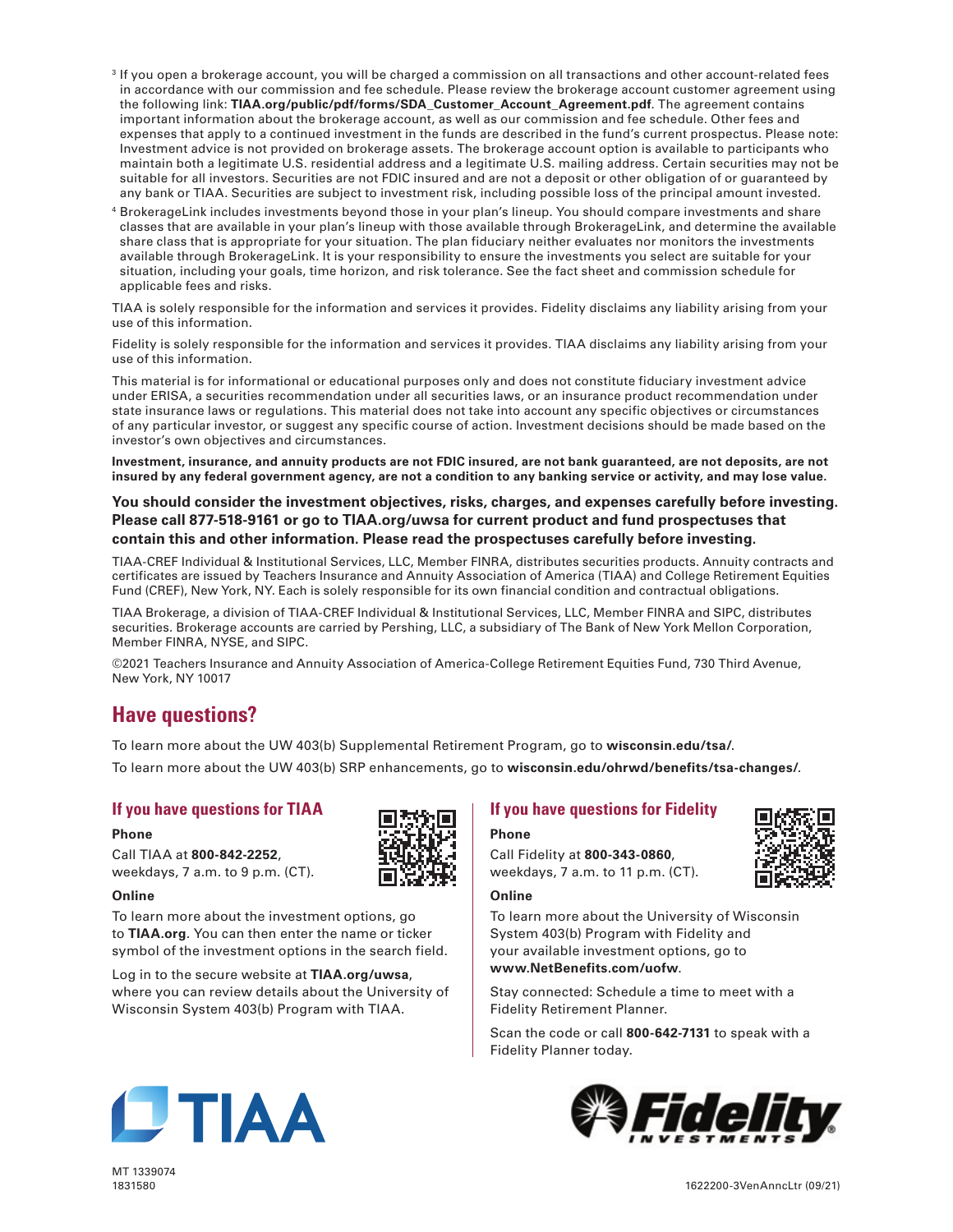# **TIAA Enrollment and Investment Election Timeline**

| If you have selected TIAA as your 403(b) provider  |                                                     |                                                                                                                                                                                                                             |  |  |
|----------------------------------------------------|-----------------------------------------------------|-----------------------------------------------------------------------------------------------------------------------------------------------------------------------------------------------------------------------------|--|--|
| <b>Date</b>                                        | <b>Current provider</b>                             | <b>Enrollment and investment election schedule</b>                                                                                                                                                                          |  |  |
| Before October 22, 2021                            | T. Rowe Price                                       | <b>Enrollment:</b> You will be enrolled in an account with TIAA on<br>or about November 1, 2021.*                                                                                                                           |  |  |
|                                                    |                                                     | Election period: At this time, you will be able to pre-select<br>your investment elections for existing balances and future<br>contributions that will be effective beginning with the<br>January 13, 2022, paycheck.**     |  |  |
|                                                    | Ameriprise and/or<br>Lincoln Financial Group        | Enrollment: You will be enrolled in an account with TIAA on<br>or about November 1, 2021.*                                                                                                                                  |  |  |
|                                                    |                                                     | Election period: At this time, you will be able to pre-select<br>your investment elections for future contributions, effective<br>beginning with the January 13, 2022, paycheck.**                                          |  |  |
|                                                    |                                                     | Your existing balances will remain in your current account<br>unless you make a change.                                                                                                                                     |  |  |
| After October 22, but<br>before November 12, 2021  | T. Rowe Price                                       | Enrollment: You will be enrolled in an account with TIAA on<br>or about November 19, 2021.*                                                                                                                                 |  |  |
|                                                    |                                                     | Election period: At this time, you will be able to pre-select<br>your investment elections for existing balances and for<br>future contributions that will be effective beginning with the<br>January 13, 2022, paycheck.** |  |  |
|                                                    | Ameriprise and/or<br><b>Lincoln Financial Group</b> | <b>Enrollment:</b> You will be enrolled in an account with TIAA on<br>or about November 19, 2021.*                                                                                                                          |  |  |
|                                                    |                                                     | Election period: At this time, you will be able to pre-select<br>your investment elections for future contributions that will be<br>effective beginning with the January 13, 2022, paycheck.**                              |  |  |
|                                                    |                                                     | Your existing balances will remain in your current account<br>unless you make a change.                                                                                                                                     |  |  |
| After November 12, but<br>before December 10, 2021 | T. Rowe Price                                       | Enrollment: You will be enrolled in an account with TIAA on<br>or about December 23, 2021.*                                                                                                                                 |  |  |
|                                                    |                                                     | Election period: At this time, you will be able to pre-select<br>your investment elections for existing balances and future<br>contributions that will be effective beginning with the<br>January 13, 2022, paycheck.**     |  |  |
|                                                    | Ameriprise and/or<br><b>Lincoln Financial Group</b> | <b>Enrollment:</b> You will be enrolled in an account with TIAA on<br>or about December 23, 2021.*                                                                                                                          |  |  |
|                                                    |                                                     | Election period: At this time, you will be able to pre-select<br>your investment elections for future contributions effective<br>beginning with the January 13, 2022, paycheck.**                                           |  |  |
|                                                    |                                                     | Your existing balances will remain in your current account<br>unless you make a change.                                                                                                                                     |  |  |